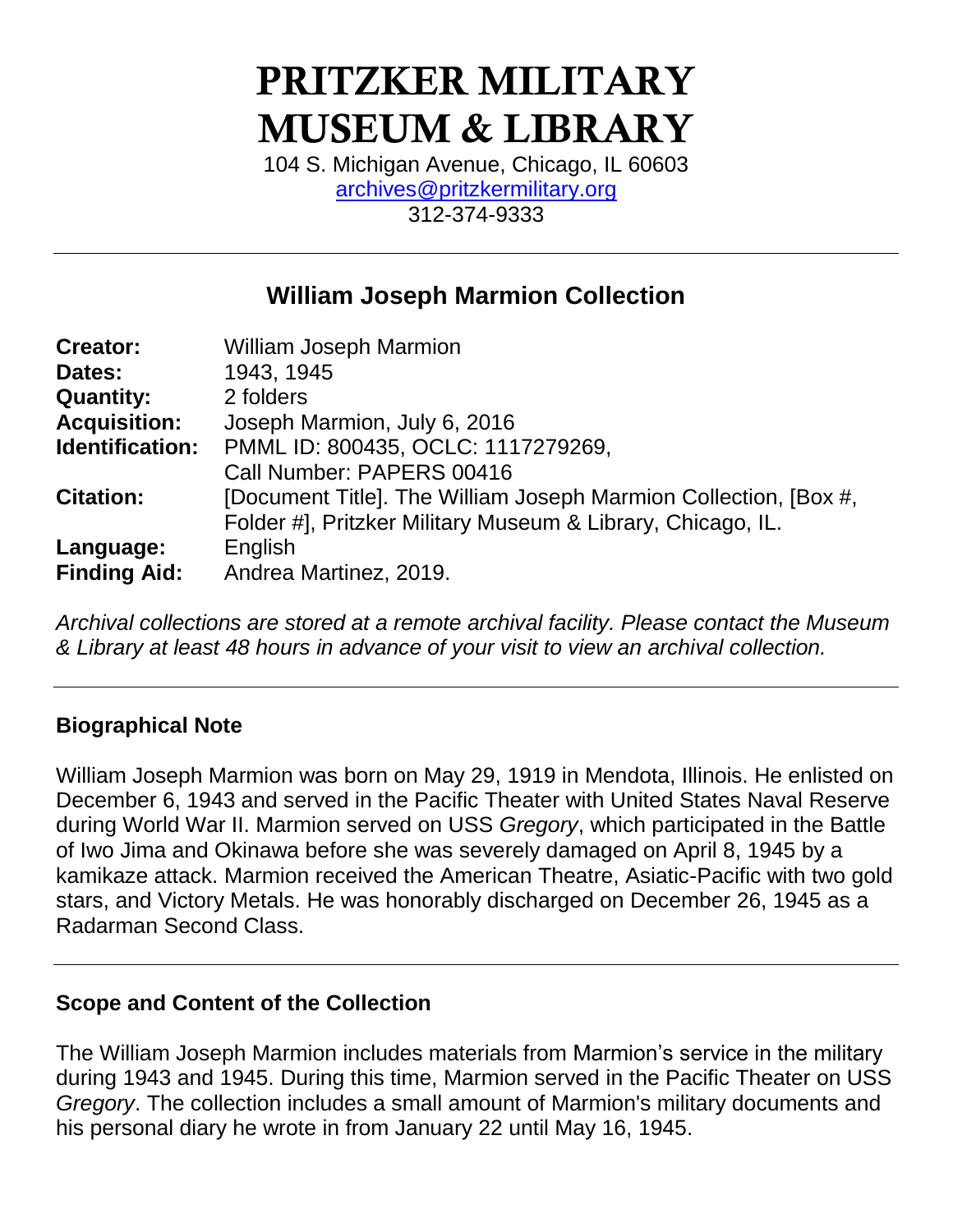#### **Arrangement**

The arrangement of the William Joseph Marmion Collection was imposed during processing. The files are organized by type of document, then chronologically.

## **Rights**

Copyrights held by Joseph Marmion were transferred to the Pritzker Military Museum & Library. All other rights are held by the author or publisher. Users assume responsibility for following copyright laws as established by US Code Title 17.

#### **Separations**

| <b>Item ID</b> | Call<br><b>Number</b>  | <b>Description</b>                                                                                                      | <b>Location</b> |
|----------------|------------------------|-------------------------------------------------------------------------------------------------------------------------|-----------------|
|                |                        | <b>Artifacts</b>                                                                                                        |                 |
| 800435009      | <b>REALIA</b><br>04955 | Metal bracelet [note in donor file says it was<br>made by Marmion out of a Japanese "Zero"<br>Kamikaze plane]           |                 |
| 800435010      | <b>REALIA</b><br>04956 | Identification tag with name, social security<br>number, tetanus vaccination date, and service<br>branch                |                 |
| 800435011      | <b>REALIA</b><br>04957 | Identification tag with name, Social Security<br>Number, service branch, and tetanus vaccination<br>date                |                 |
| 800435012      | <b>REALIA</b><br>04958 | United States flag lapel pin                                                                                            |                 |
| 800435013      | <b>REALIA</b><br>04959 | Service star flag lapel pin                                                                                             |                 |
| 800435014      | <b>REALIA</b><br>04960 | Ribbon row: American Theater Campaign ribbon,<br>Asia Pacific ribbon with 2 gold stars, Philippine<br>Liberation ribbon |                 |
| 800435015      | <b>REALIA</b><br>04961 | Ribbon row: WWII Victory ribbon, Navy Unit<br>Commendation ribbon, Navy & Marine Corps<br>Commendation ribbon           |                 |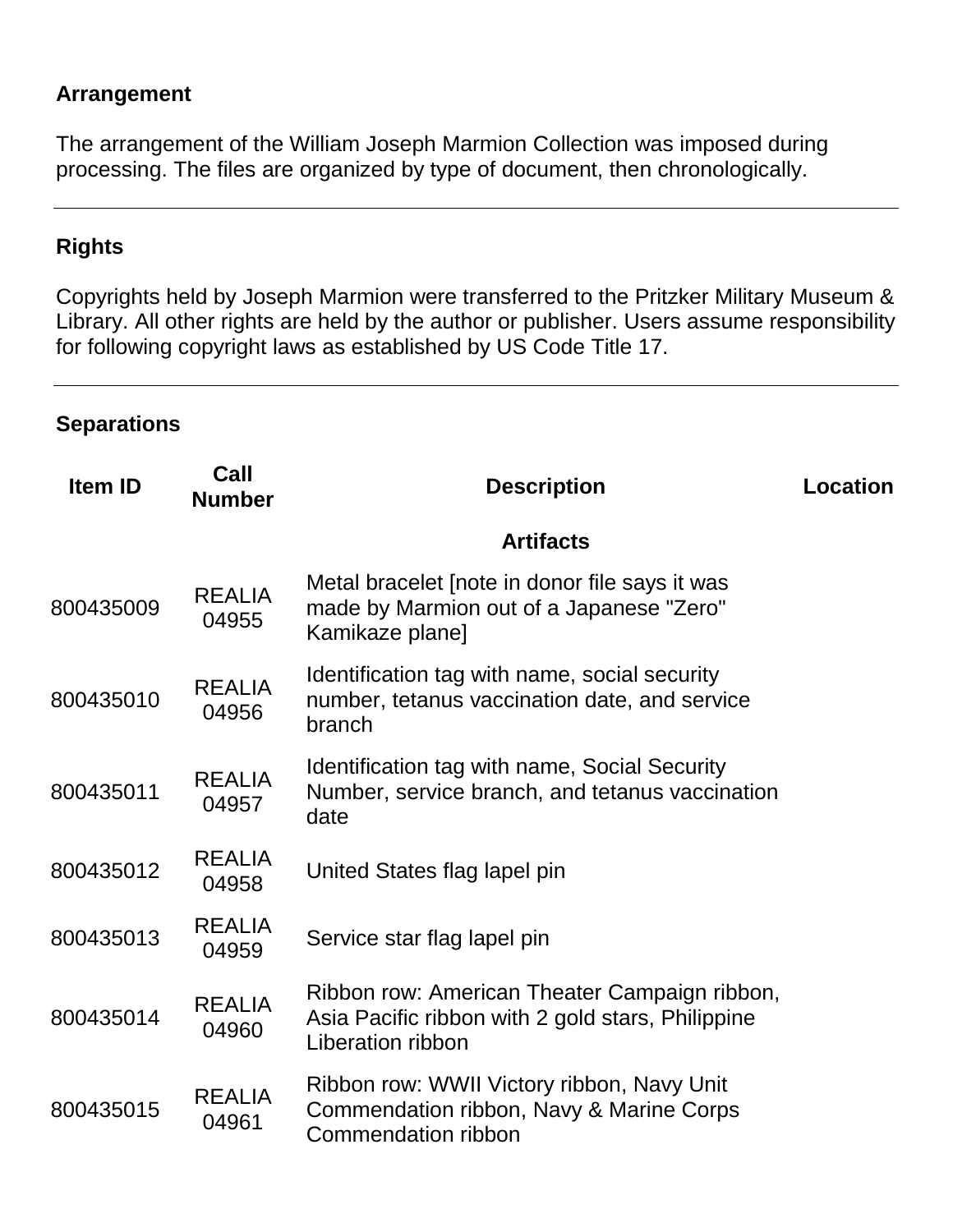| 800435016 | <b>REALIA</b><br>04962 | <b>USN Petty Officer Second Class Radarman</b><br>patch                                                                                                                                                                                                                                                                               |
|-----------|------------------------|---------------------------------------------------------------------------------------------------------------------------------------------------------------------------------------------------------------------------------------------------------------------------------------------------------------------------------------|
|           |                        | <b>Photographs</b>                                                                                                                                                                                                                                                                                                                    |
| 800435017 | <b>PHOTO</b><br>04876  | Small black and white photograph of a ship in the<br>distance, written on back "U.S.S. Washington as<br>seen from the Gregory."                                                                                                                                                                                                       |
| 800435018 | <b>PHOTO</b><br>04877  | Small black and white photograph of a ship<br>docked, " written on back "The U.S.S. Gregory<br>tied up [word cut off] her decommissioning [word<br>cut off]. Note movie screen are out lines[?] in the<br>back. Crowded <sup>[2]</sup> are destroyers that we also<br>came to the end of the line."                                   |
| 800435019 | <b>PHOTO</b><br>04878  | Small black and white photograph of a ship in the<br>water with "802" on the hull of the ship, written on<br>back "at anchor"                                                                                                                                                                                                         |
| 800435020 | <b>PHOTO</b><br>04879  | Small black and white photograph of four sailors<br>standing on deck in front of a large gun, written<br>on back "Guillory, Prunchak, Wayne and Williams<br>standing in front of the #1 - 5th gun mount."                                                                                                                             |
| 800435021 | <b>PHOTO</b><br>04880  | Small black and white photograph of a group of<br>sailors on deck, written on back "Liberty Live<br>waiting for water taxi--"                                                                                                                                                                                                         |
| 800435022 | <b>PHOTO</b><br>04881  | Small black and white photograph of a group of<br>sailors on deck fishing, written on back "Fishing<br>off the fantail-we'd[?] to sell 15 $\#$ string of fish to<br>the water taxi drivers for 25 [cent sign] - Did we<br>take a screwing"                                                                                            |
| 800435023 | <b>PHOTO</b><br>04882  | Small black and white photograph of ship deck,<br>"Shot taken from bow looking aft. shawing[?]<br>anchor chains gun mounts etc."                                                                                                                                                                                                      |
| 800435024 | <b>PHOTO</b><br>04883  | Small black and white photograph of five sailors<br>standing next to a wall with airplanes shot down<br>board, written on back "L. to R. -- Hendrick,<br>Booker Gassage, Hummel and Dextrase -- on<br>flying bridge beside director showing official<br>score-board - we should have 3 more planes and<br>1 more shore bom-bardment." |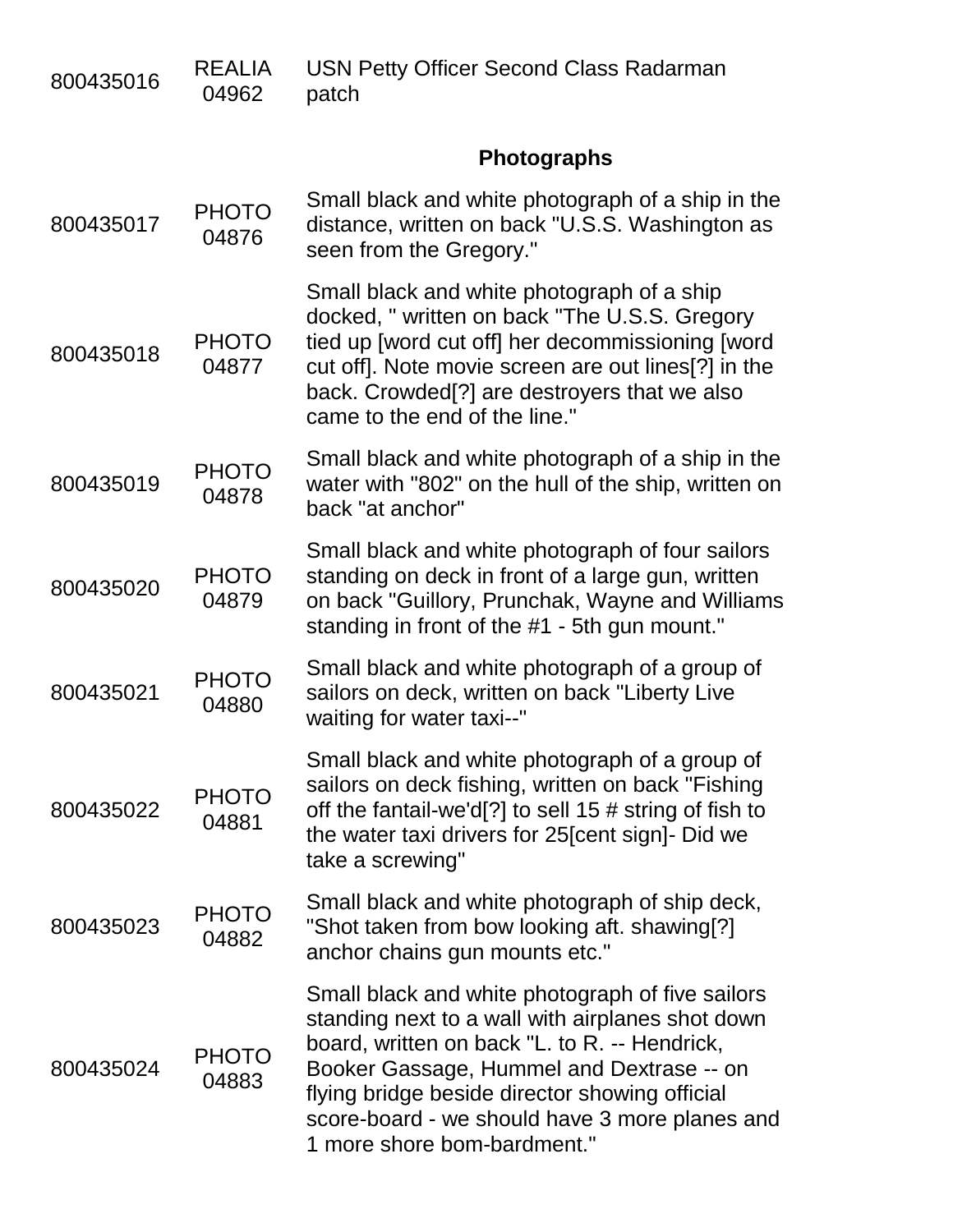| 800435025 | <b>PHOTO</b><br>04884 | Black and white photograph of a sailor on the<br>deck of a ship, written on back "Danny "Bugeyes"<br>Maack of Ligerwood. No. Dakota"                                                                                                                                                           |
|-----------|-----------------------|------------------------------------------------------------------------------------------------------------------------------------------------------------------------------------------------------------------------------------------------------------------------------------------------|
| 800435026 | <b>PHOTO</b><br>04885 | Black and white photograph of eight sailors on a<br>dock, " Back row: Henderson, Kerchieter,<br>McCord, McNamee, Marmion Front row<br>Lembcke, Grant, Knicher <sup>[?]</sup> Taken an <sup>[?]</sup> an <sup>[?]</sup><br>fantail between the depth charge racks. A favorite<br>crapout spot." |
| 800435027 | <b>PHOTO</b><br>04886 | Black and white photograph of a sailor on deck of<br>a ship, written on back "Lt. (7.9.) Mark Tisler[?] -<br>of Michigan - our fighter director officer. A "4.0"[?]<br>guy."                                                                                                                   |
| 800435028 | <b>PHOTO</b><br>04887 | Black and white photograph of two sailors on<br>deck of a ship, written on back "Danny Maack &<br>Mark Tisler[?]"                                                                                                                                                                              |
| 800435029 | <b>PHOTO</b><br>04888 | Black and white photograph of sailors on the<br>deck of a ship, written on back "Henderson,<br>Grant, Maack, Luebcke, Knudeen[?], McCord,<br>McNamee. Left in the #5 mount. Right is hatch<br>going to sleeping compartments and a 20MM<br>gun. Note wash on line."                            |
| 800435030 | <b>PHOTO</b><br>04889 | Black and white photograph of a group of sailors<br>on the deck of a ship, written on back<br>"Henderson, McCord, Marmion, Kincheu[?],<br>McNamee, Luebcke, Kerschieter. The bottom<br>half of the barrel are the #5-5" mount shows at<br>top."                                                |
| 800435031 | <b>PHOTO</b><br>04890 | Black and white photograph of a group of sailors<br>on a dock, written on back "Luebcke, Keischieter,<br>Grant, Keicheu <sup>[?]</sup> , McNamess, McCord,<br>Henderson in that order"                                                                                                         |
| 800435032 | <b>PHOTO</b><br>04891 | Black and white photograph of ship at dock,<br>"U.S.S. Gregory, Bill's ship"                                                                                                                                                                                                                   |
| 800435033 | <b>PHOTO</b><br>04892 | Black and white photograph of a sailor in a Navy<br>uniform                                                                                                                                                                                                                                    |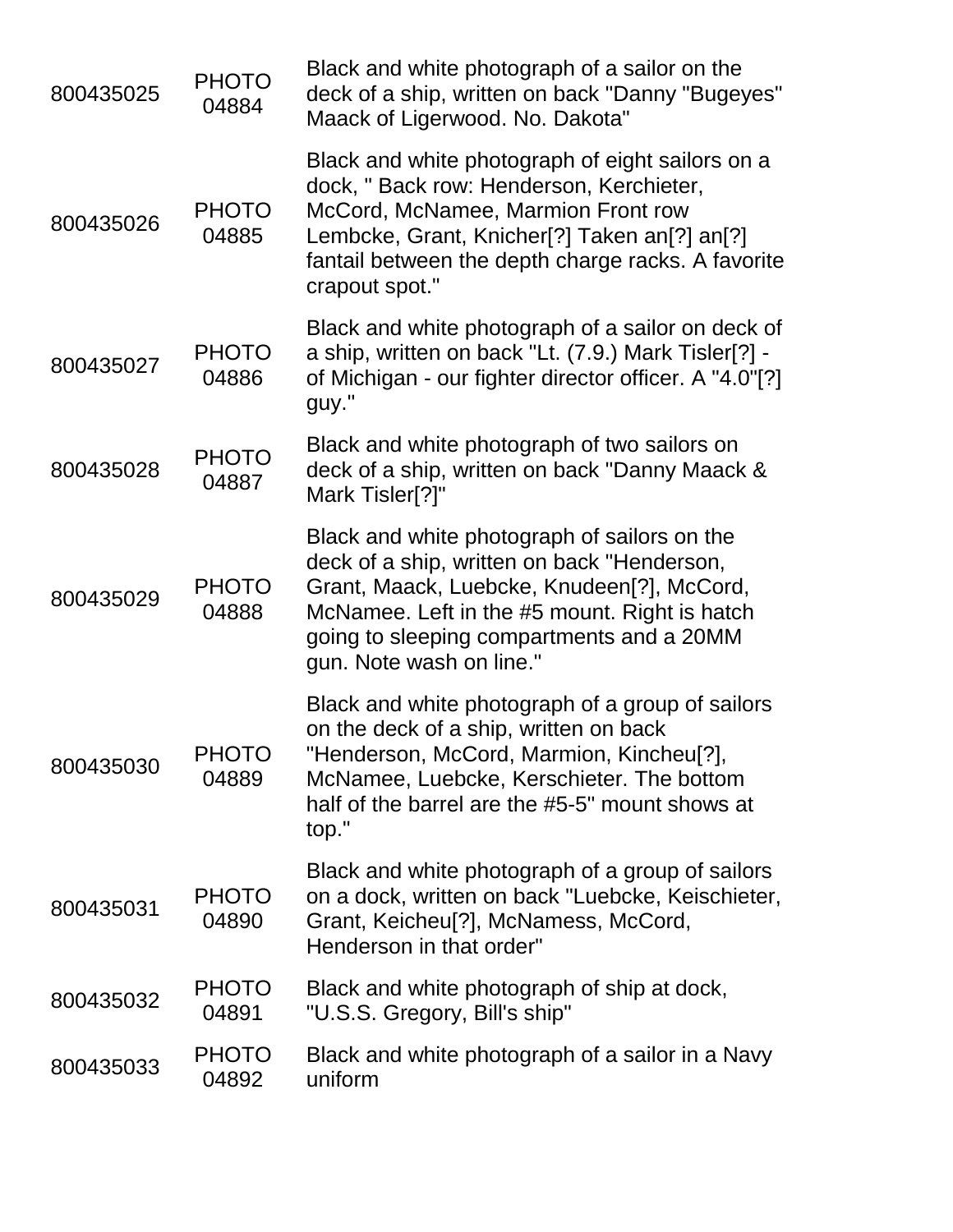| 800435034 | <b>PHOTO</b><br>04893 | Black and white photograph of two sailors in<br>uniform posing outside, written on back "Bill &<br>Whemp"                                                     |
|-----------|-----------------------|---------------------------------------------------------------------------------------------------------------------------------------------------------------|
| 800435035 | <b>PHOTO</b><br>04894 | Black and white photograph of a sailor posing<br>outside, photograph inside of a frame with<br>"Always Thinking of You" printed on it                         |
| 800435036 | <b>PHOTO</b><br>04895 | Black and white photograph of two sailors posing<br>outside with palm trees in the background                                                                 |
| 800435037 | <b>PHOTO</b><br>04896 | Black and white photograph of two sailors posing<br>in front of a grass hut                                                                                   |
| 800435038 | <b>PHOTO</b><br>04897 | Black and white photograph of two sailors posing<br>in front of a grass hut                                                                                   |
| 800435039 | <b>PHOTO</b><br>04898 | Black and white photograph of three sailors,<br>written on back "J.A. McNamee-Cleveland, Ohio.<br>JR McCord-Knightstown, Ind. W.J. Marmion.<br>Mendota. III." |
| 800435040 | <b>PHOTO</b><br>04899 | Black and white photograph of a large ship with<br>dazzle camouflage                                                                                          |

## **Key Subjects**

This collection is indexed under the following headings in the Library's online catalog. Researchers interested in materials about related topics, persons, or places should search the catalog using these subject headings.

#### **Subjects**

United States. Naval Reserve. World War, 1939-1945. World War, 1939-1945—Campaigns—Pacific Ocean World War, 1939-1945—Pacific Ocean World War, 1939-1945—Personal narratives, American.